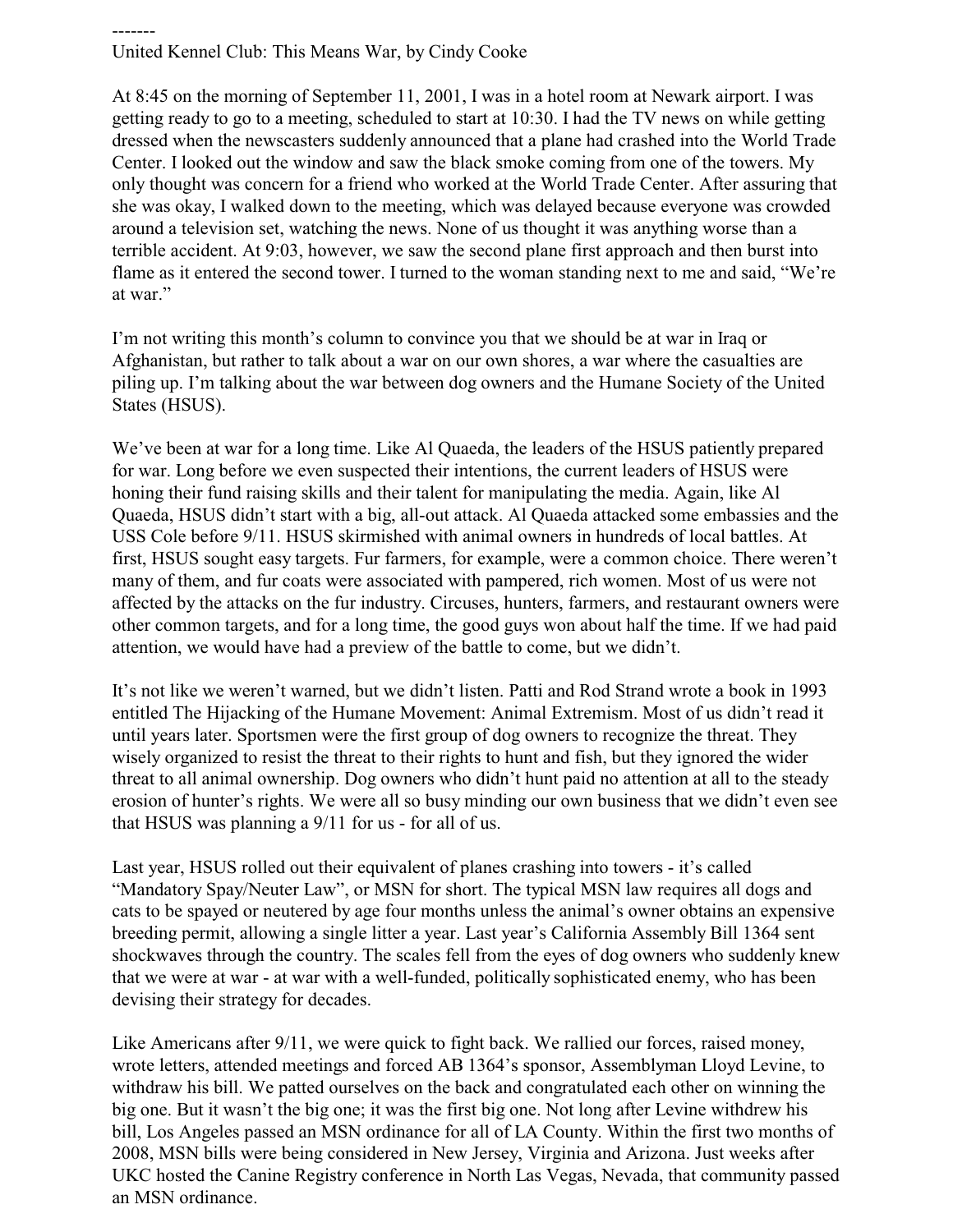All across America, HSUS sleeper cells are waking up and invading the homes of American citizens. Disguised as city attorneys, animal control officers, or as representatives of so-called "humane" organizations, these animal rights "true believers" are in positions where they can push for MSN ordinances and dog limit laws. Many of the new animal control ordinances are patently unconstitutional, but they are enforced because dog owners don't have the resources to fight back.

If recent legislation hasn't convinced you that we are fighting for our very survival, maybe the story of Robert Attleson will wake you up. Robert Attleson lives in Littleton, Colorado, where he and his long-time partner, Melissa, raise English Setters. In addition to breeding and showing dogs, Bob is active in an organization called "All Setter Rescue." Bob has lived in his home long enough that his mortgage is paid off, so about 18 months ago, he bought the house next door, partly as a tax shelter. The number of dogs at Bob's house fluctuates as he raises and sells his litters, and moves the occasional rescue dog in and out. In the decades that Bob has lived in Littleton, not one complaint has been lodged against him for barking, for smells, or for letting his dogs run loose. When the Littleton city leaders passed a dog limit law, Bob thought his second property would keep him within the requirements of the law. The city fathers didn't see it his way. Instead, Bob became a target for harassment by animal control. Like most citizens who have never had to fight their own government, Bob tried to be reasonable, but he soon realized that he would have to leave Littleton altogether.

He purchased property 60 miles outside of Littleton, but couldn't move his dogs immediately because he needed to put up fencing. On February 14, Bob told city officials that he would have all of the dogs out of Littleton by February 18. Animal Control insisted on a meeting with Bob on February 19 to verify that the dogs were indeed gone, so they agreed to meet at 10 a.m. Having settled this, Bob and Melissa headed out to the Plum Creek Kennel Club dog show the following morning to show their English Setters, Pig and Jo, in the Best Brace competition.

Meanwhile, animal control, knowing that Bob was out of town at the dog show, requested an emergency court hearing on Friday, February 15. The Court called Bob's home and left a message informing him of the hearing. When he failed to show, the Court issued a fugitive warrant and authorized animal control to seize Bob's dogs. According to a neighbor, animal control staked out Bob's home to ensure that Bob and Melissa actually left the house before the raid. Neighbors told Bob that animal control came to the house, and when no one answered the door, departed quickly. What the neighbors didn't know was that animal control was going back to the judge to request a forcible entry warrant. About four in the afternoon, four police cars, two animal control vehicles (one from out of town, since Littleton only has one animal control truck), six police officers and two animal control agents arrived at Bob's two houses. A battering ram was used to break down the front door of the first house and the back door of the second. A window was broken so that officers could hand a litter of nine four-week-old pups through the window to waiting animal control officers. In total, four adult dogs, including the dam of the still-nursing pups, were removed from the two houses, and sent to the Colorado Humane Society. (Note: Just a few months ago, the Colorado Humane Society was the subject of a criminal investigation by the state Attorney General because of questions of financial management and care of the animals. As a result, the city of Littleton actually canceled its contract with Colorado Humane. Interestingly, the current Littleton animal control officer is a former employee of Colorado Humane.)

Melissa came home about 6:00 to check on the puppies. Seeing her doors broken down and windows broken, she raced inside to discover that her dogs were gone. There was a note telling Bob that when he came home from the dog show, he was to turn in his three show dogs to animal control. The note included an order from the judge that none of Bob's dogs were to be returned to him or to any person who may be a friend of Bob's. Melissa finally reached Bob on his cell phone. He was happily telling her that their brace of English Setters had won Best Brace in Show